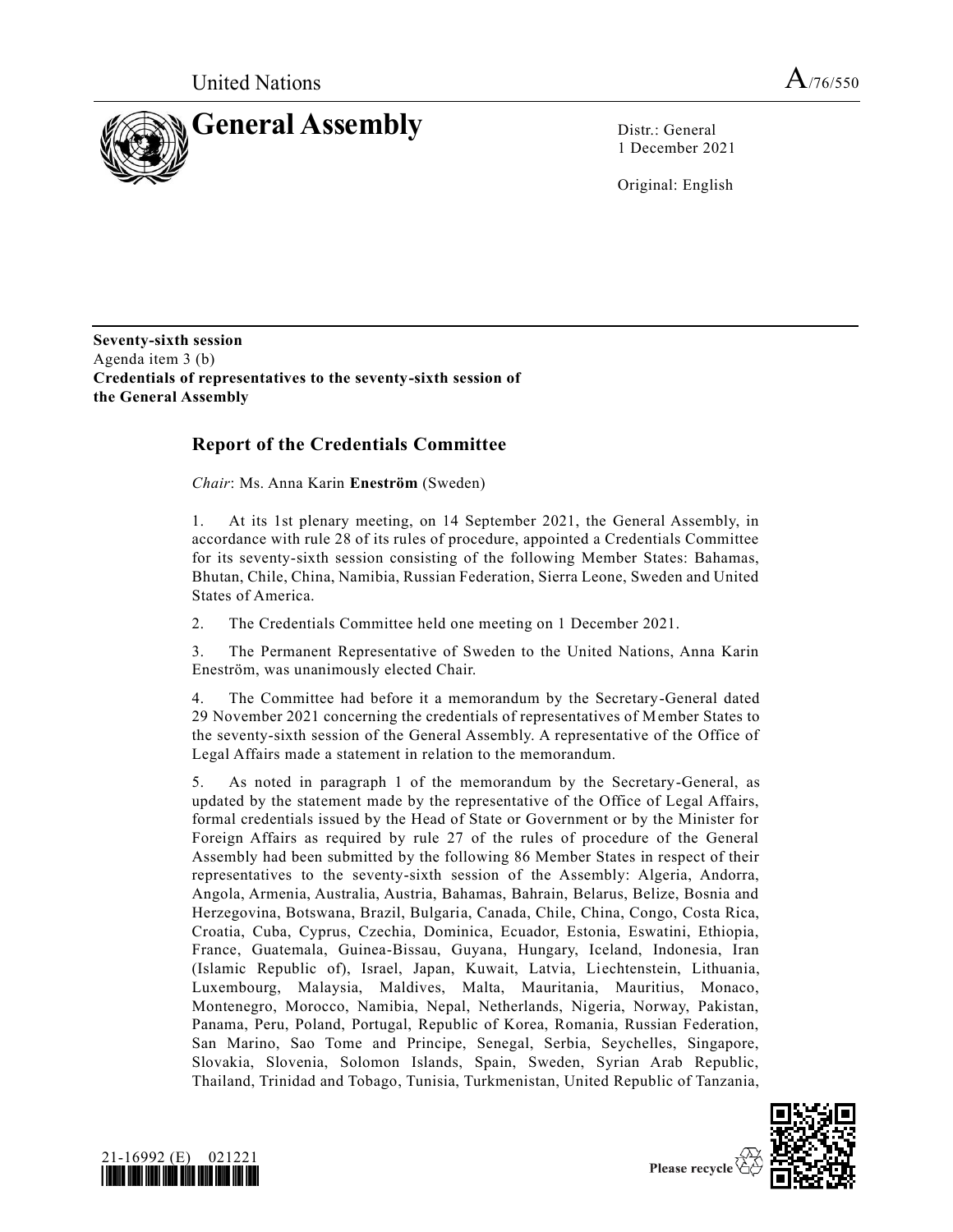United States of America, Uzbekistan, Venezuela (Bolivarian Republic of), Yemen and Zimbabwe.

6. As indicated in paragraph 2 of the memorandum, as updated by the statement made by the representative of the Office of Legal Affairs, information concerning the appointment of representatives of Member States to the seventy-sixth session of the General Assembly had been communicated to the Secretary-General by means of a copy of formal credentials signed by the Head of State or Government or the Minister for Foreign Affairs, or by means of a letter or note verbale from the Permanent Mission concerned, by the following 105 Member States: Albania, Antigua and Barbuda, Argentina, Azerbaijan, Bangladesh, Barbados, Belgium, Benin, Bhutan, Bolivia (Plurinational State of), Brunei Darussalam, Burkina Faso, Burundi, Cabo Verde, Cambodia, Cameroon, Central African Republic, Chad, Colombia, Comoros, Côte d'Ivoire, Democratic People's Republic of Korea, Democratic Republic of the Congo, Denmark, Djibouti, Dominican Republic, Egypt, El Salvador, Equatoria l Guinea, Eritrea, Fiji, Finland, Gabon, Gambia, Georgia, Germany, Ghana, Greece, Grenada, Guinea, Haiti, Honduras, India, Iraq, Ireland, Italy, Jamaica, Jordan, Kazakhstan, Kenya, Kiribati, Kyrgyzstan, Lao People's Democratic Republic, Lebanon, Lesotho, Liberia, Libya, Madagascar, Malawi, Mali, Marshall Islands, Mexico, Micronesia (Federated States of), Mongolia, Mozambique, Nauru, New Zealand, Nicaragua, Niger, North Macedonia, Oman, Palau, Papua New Guinea, Paraguay, Philippines, Qatar, Republic of Moldova, Rwanda, Saint Kitts and Nevis, Saint Lucia, Saint Vincent and the Grenadines, Samoa, Saudi Arabia, Sierra Leone, Somalia, South Africa, South Sudan, Sri Lanka, Sudan, Suriname, Switzerland, Tajikistan, Timor-Leste, Togo, Tonga, Turkey, Tuvalu, Uganda, Ukraine, United Arab Emirates, United Kingdom of Great Britain and Northern Ireland, Uruguay, Vanuatu, Viet Nam and Zambia.

7. The Committee had before it two communications concerning the representation of Myanmar at the seventy-sixth session of the General Assembly, indicating different individuals as representatives to the seventy-sixth session of the Assembly. The first was dated 18 August 2021 from the Ministry of Foreign Affairs of Myanmar. The second was dated 21 August 2021 from the Permanent Representative of Myanmar to the United Nations in New York.

8. The Committee had before it two communications concerning the representation of Afghanistan at the seventy-sixth session of the General Assembly, indicating different individuals as representatives to the seventy-sixth session of the Assembly. The first was dated 14 September 2021 from the Permanent Representative of Afghanistan to the United Nations in New York. The second communication was dated 20 September 2021 from the Ministry of Foreign Affairs of Afghanistan.

9. The Chair proposed that the Committee defer its decision on the credentials pertaining to the representatives of Myanmar and on the credentials pertaining to the representatives of Afghanistan to the seventy-sixth session of the General Assembly. The proposal was adopted without a vote.

10. The Chair also proposed the following draft resolution for adoption by the Committee on the understanding that the formal credentials of the representatives of the Member States referred to in paragraph 6 of the present report would be communicated to the Secretary-General as soon as possible:

#### *The Credentials Committee*,

*Having examined* the credentials of the representatives to the seventy-sixth session of the General Assembly,